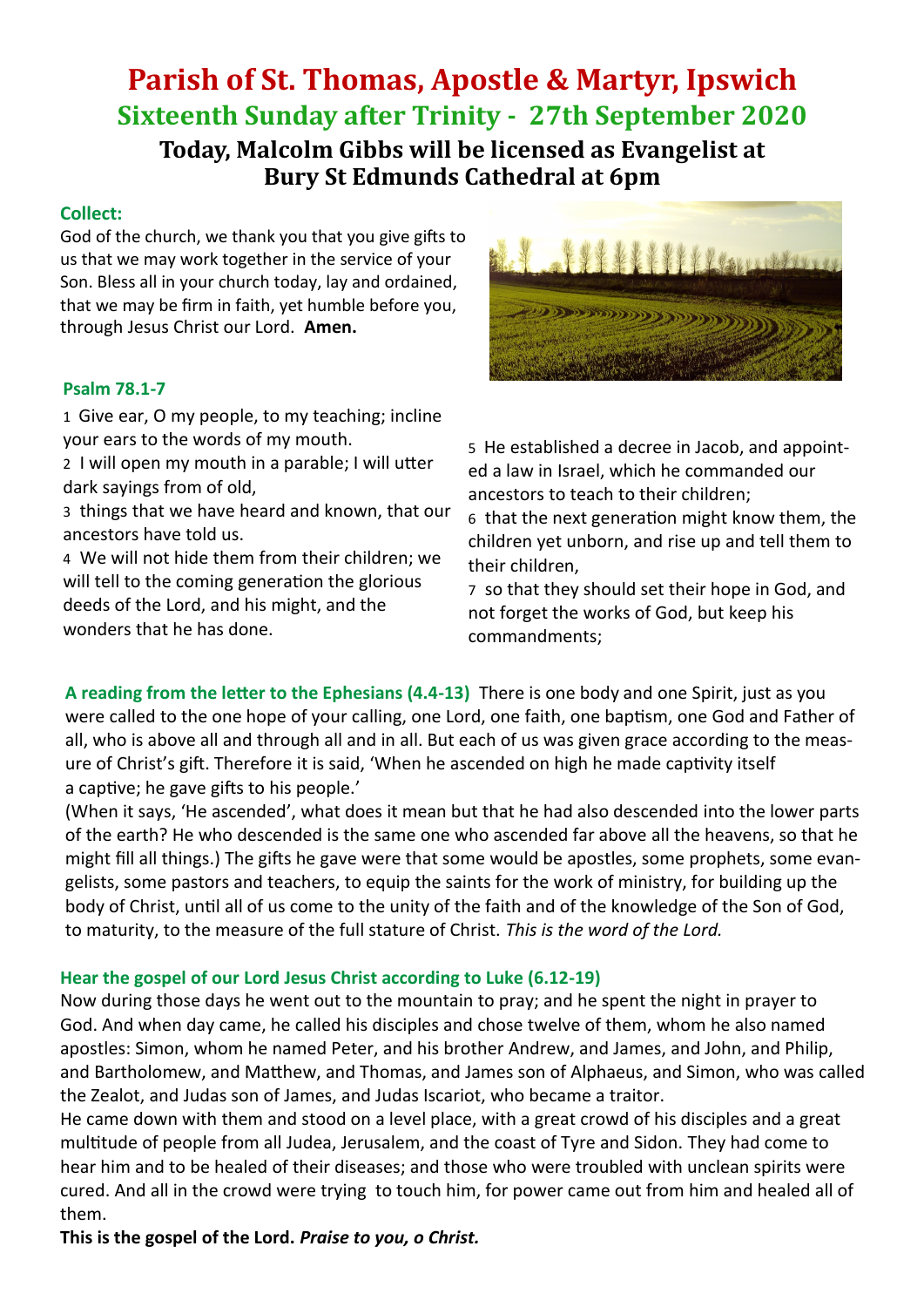#### **Reflection: Malcolm Gibbs writes about the ministry of an Evangelist and why he feels called to it.**

What is an evangelist? It is a word that may make you sceptical yet it is an integral Christian ministry. When you hear the word you may think of Billy Graham, for example. Or a sole figure, brave and hardy, standing on the Cornhill equipped with bible in hand shouting 'repent of your sins' or quoting bible verses completely out of context. But that is not my role. I can assure you: I will not be standing and shouting on the Cornhill or anywhere else.

Evangelists are one of the primary biblical ministries and have been recognised within the Church of England for many years. They enable others and tell the Good News by word and deed. They can minister in various contexts. They have a desire to talk about faith and church, and to encourage others to do so also.

Some of the traditions of the church, like ours, have not had a licensed evangelist in the past, and may not even have heard of this important ministry. We all know of priests, deacons, curates, lay readers, elders. They have been part of our church life and worship for many year, but evangelists? Evangelist is not a new ministry in our diocese. The role already exists in some churches. As I said it is a biblical ministry mentioned several times in scripture. For example, in our first reading today, the letter to the Ephesians, 4.11. This was written in the early days of the Church when things were beginning to get organised and structured. " *The gifts he [Christ] gave were that some would be apostles, some prophets, some evangelists, some pastors and teachers, to equip [his people] for works of [service], so that the body of Christ may be built up."* 

This verse is an example of how important evangelists are. Notice that evangelists come before pastors and teachers. The role is bringing and nurturing people to faith, and the work of pastors and teachers comes later. The evangelist sows the seed and encourages growth. When roots are formed and buds begin to grow, then pastors and teachers provide the nourishment to grow strong in faith.

Across our diocese, Licensed Evangelists minister in church groups, pubs, within new housing estates and run courses like Alpha and Faith Pictures. Some are involved in running Fresh Expressions like Café Church or are involved in chaplaincy, online church services and outreach. They are supported locally as part of a diocesan team and can join the Church Army Mission Community nationally.

So why have I been called to serve this parish as a Licensed Evangelist? I feel called to share the good news about Jesus! I have attended this church and been part of this church community for many years. I love and care about the church and feel that I must tell others how good it is to be part of a loving caring church family and community. Faith has been an important part of my life's journey, going through each day with Christ beside me who listens, speaks, supports us and befriends us without any qualifications and conditions. How wonderful is that! I don't want to keep this to myself, but I want to tell others and spread the good news. And, I feel called to encourage others to do likewise. My faith has been such an important gift in my life, that I want to go out and tell others about the wonders of having real and meaningful faith.

This leads me onto to a fundamental question: what is the church? Is it about bricks and mortar? Yes, it is a building, a haven and a place to meet friends and huddle together. But, church is not only the church building; first of all, it is you and me; it is the people! Bricks and mortar do not talk. They have no feeling. They do not communicate directly with humans. But we do. We can talk. We can listen. We all have feelings. We know how it feels to be followers of Christ and to have faith. The building cannot to do that, but each of has that the responsibility and mission to do this. We may not all be called to be evangelist, but we are 100% called to witness.

My role as the evangelist is encourage, to listen and enable each one of us to talk more easily and clearly about belonging to the church family. When someone asks you: 'why do you go to church?' 'how can you believe in something you cannot see or hear'? - what would you say? Those who attended the Faith pictures course recently may have grown in confidence to talk more openly about how good it is to have faith and to follow Jesus. We will be doing another 'talking faith course' in the next few months, and I will be encouraging those who have not been before to join. Alpha is another way to bring people to faith in a gentle, caring and friendly way. A new Alpha course will be starting soon in our church.

I want to end with the words of my favourite hymn, 'What a friend with have in Jesus'. It means so much to me and rings so true of my experience of faith. The words talk about faith in a plain and almost childlike way, reminding us that we are all children of God. *Malcolm Gibbs*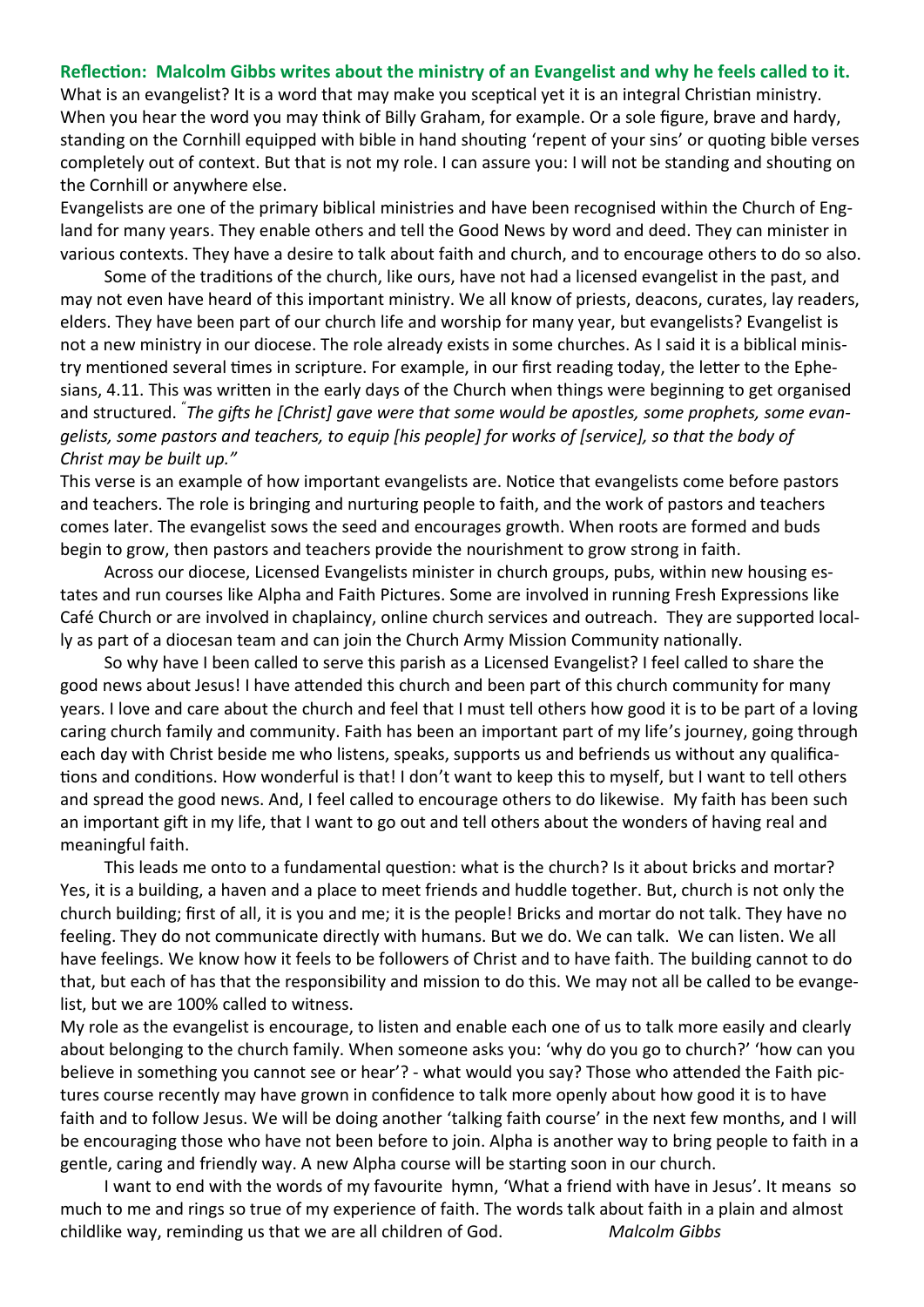# *God is love. Those who live in love live in God, and God lives in them.*  **The peace of the Lord be always with you.**

# **Here are the words of two hymns you may like to sing or pray this week:**

- 1 What a friend we have in Jesus, all our sins and griefs to bear! What a privilege to carry everything to God in prayer! O what peace we often forfeit, O what needless pain we bear, all because we do not carry everything to God in prayer!
- 2 Have we trials and temptations? Is there trouble anywhere? We should never be discouraged; take it to the Lord in prayer! Can we find a friend so faithful who will all our sorrows share? Jesus knows our every weakness; take it to the Lord in prayer!
- 3 Are we weak and heavy laden, cumbered with a load of care? Precious Savior, still our refuge- take it to the Lord in prayer! Do your friends despise, forsake you? Take it to the Lord in prayer! In his arms he'll take and shield you; you will find a solace there.

Joseph M. Scriven (b. Seapatrick, County Down, Ireland, 1819; d. Bewdley, Rice Lake, ON, Canada, 1886),

1 Be thou my vision, O Lord of my heart; naught be all else to me, save that thou art- thou my best thought by day or by night, waking or sleeping, thy presence my light.

2 Be thou my wisdom, and thou my true word; I ever with thee and thou with me, Lord; thou my great Father, I thy true child; thou in me dwelling, and I with thee one.

3 Be thou my battle shield, sword for my fight; be thou my dignity, thou my delight, thou my soul's shelter, thou my high tow'r: raise thou me heav'n-ward, O Pow'r of my pow'r.

4 Riches I heed not, nor man's empty praise, thou mine inheritance, now and always: thou and thou only, first in my heart, High King of heaven, my treasure thou art.

5 High King of heaven, my victory won, may I reach heaven's joys, O bright heav'n's Sun! Heart of my own heart, whatever befall, still be my vision, O Ruler of all.

*Source: [Trinity Psalter Hymnal #446](https://hymnary.org/hymn/TPH2018/446)*





A free phone line of hymns, reflections and prayers